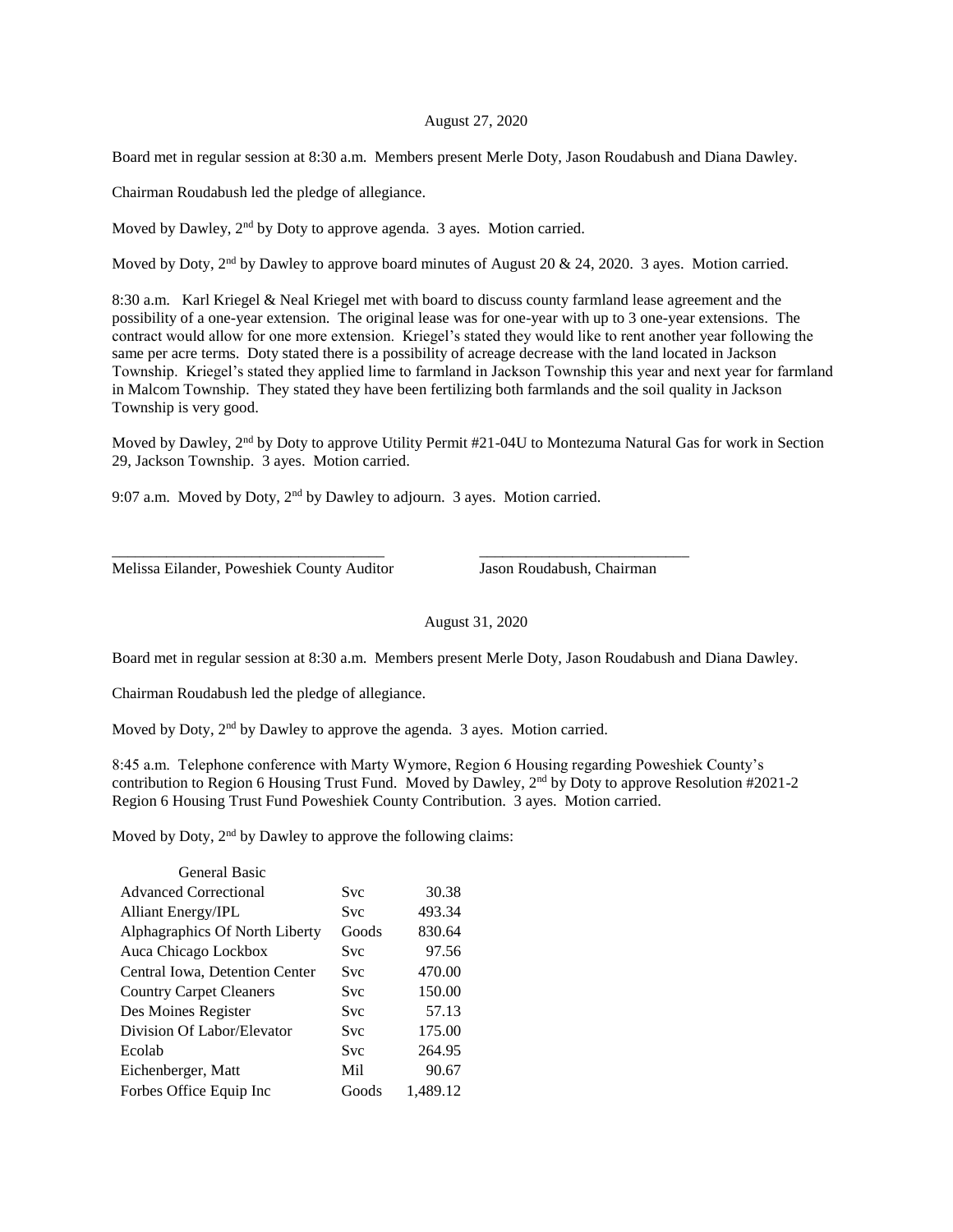| Grinnell Regional Public Healt     | Svc        | 16,962.75 |
|------------------------------------|------------|-----------|
| Hoffstetter, Tanner                | Svc        | 416.70    |
| Hutchcraft, Jessica                | Mil        | 20.86     |
| Hy-Vee Store Inc                   | Goods      | 3,874.50  |
| Infomax                            | Svc        | 1,061.48  |
| John Deere Financial               | Goods      | 14.55     |
| Matt Parrott/Storey Kenworthy      | Goods      | 357.39    |
| <b>Midwest Alarm Services</b>      | Svc        | 424.32    |
| <b>Ness Woodworking</b>            | Goods      | 123.43    |
| New Century F.S. Inc               | Goods      | 174.01    |
| <b>Poweshiek County Treasurer</b>  | Svc        | 3,522.00  |
| Premier Office Equip/RK Dixon      | Svc        | 107.43    |
| <b>Quill Corporation</b>           | Goods      | 275.15    |
| Ross, Sandy                        | Mil        | 110.59    |
| <b>Scantron Corporation</b>        | Svc        | 473.47    |
| <b>Staples Credit Plan</b>         | Goods      | 88.50     |
| The Depot Express                  | Goods      | 10.50     |
| The Record                         | Svc        | 459.01    |
| <b>TIAA Commercial Finance Inc</b> | Svc        | 473.87    |
| <b>Total Choice Shipping</b>       | <b>Svc</b> | 8.38      |
| <b>True Value</b>                  | Goods      | 50.67     |
| <b>Tyler Technologies</b>          | Svc        | 52,035.00 |
| Visa                               | Goods      | 135.88    |
| Windstream                         | Svc        | 999.25    |
| <b>Windstream Communications</b>   | Svc        | 1,860.00  |
| Inc                                |            |           |
|                                    |            |           |
|                                    |            |           |
| General Supplemental               |            |           |
| Des Moines Register                | Svc        | 150.57    |
| Goodlow, Marilyn                   | Mil        | 7.76      |
| Matt Parrott/Storey Kenworthy      | Goods      | 50.00     |
| Premier Office Equip/RK Dixon      | Svc        | 107.42    |
|                                    |            |           |
| <b>Rural Services Basic</b>        |            |           |
| <b>Manatts</b> Inc                 | Svc        | 417.83    |
| Morrow Construction Co             | Svc        | 765.00    |
| New Century F.S. Inc               | Goods      | 2,376.82  |
| Visa                               | Goods      | 313.79    |
|                                    |            |           |
| Secondary Road                     |            |           |
| <b>Alliant Energy/IPL</b>          | Svc        | 343.85    |
| Durr, Laura                        | Goods      | 84.52     |
| Manatts Inc                        | Goods      | 6,833.75  |
| Montezuma Municipal Water          | Svc        | 22.50     |
| <b>Quill Corporation</b>           | Goods      | 160.74    |
| <b>TIP Rural Electric Coop</b>     | Svc        | 130.50    |
| <b>United States Cellular</b>      | Svc        | 172.93    |
|                                    |            |           |
| Sheriff Commissary                 |            |           |
| Reliance Telephone Inc             | Goods      | 1,120.00  |